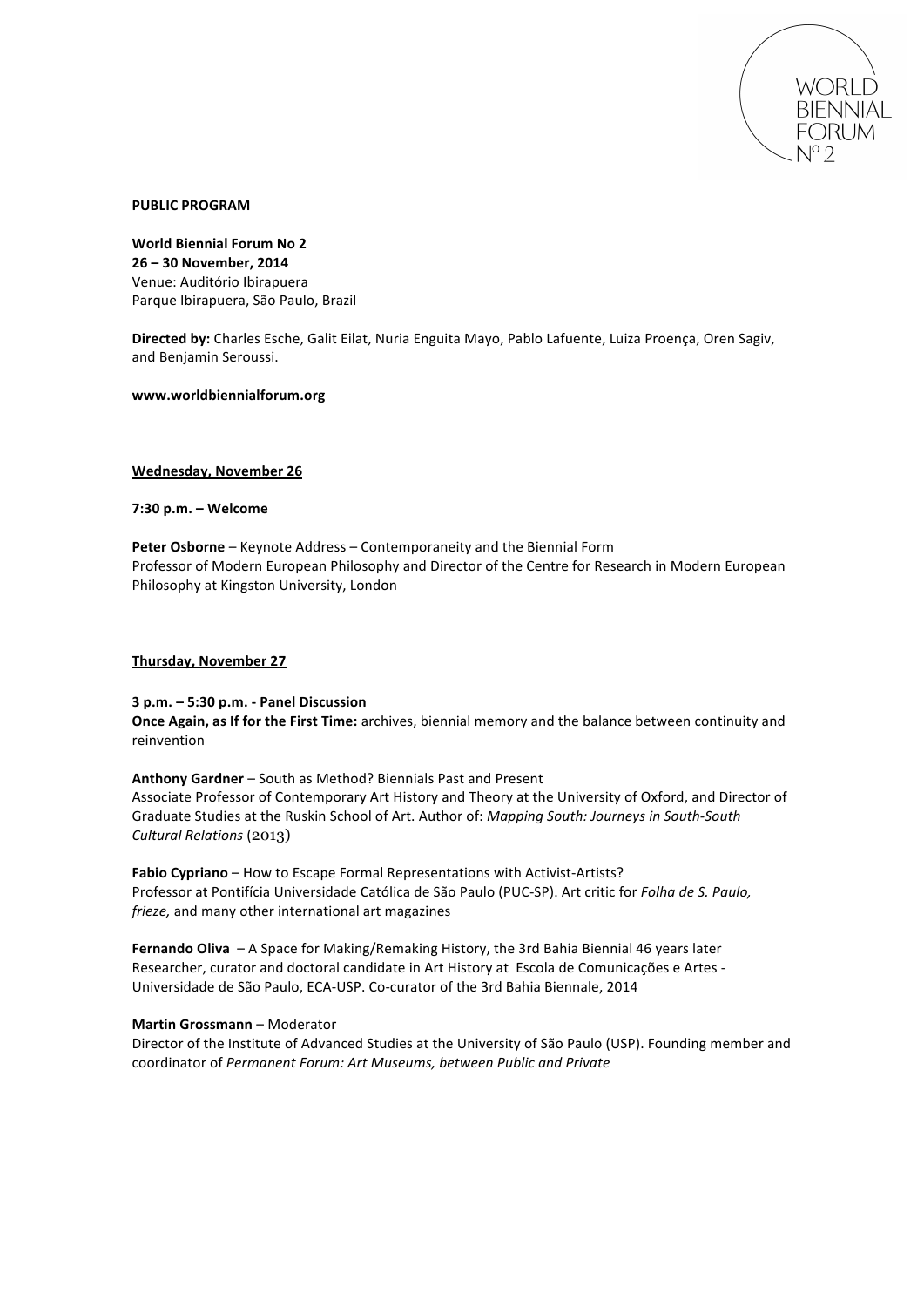

#### **6:30'p.m.'–'9'p.m.'– Panel'Discussion**

Works and Their Changing Places: the interpretation of artworks and their relations to space and time

Lucy Steeds - Biennial, Archive, Artwork: Reciprocal Articulations Writer and teacher specialised in the history and theory of exhibitions of contemporary art. Editor of Afterall's!book!series: *Exhibition'Histories*

**Marina Fokidis** – 'Biennial' as a State of Physical (Human) Encounter Founding and artistic director of Kunsthalle Athena. Founding director of *South As a State of Mind*, and Head of Artistic Office Athens for documenta 14 (2017)

#### **Övül Durmusoglu** – Please Play? Politics around Public Intimacy

Public Programming Curator for the Moving Museum Istanbul. Contributor to Maybe Education and Public Programs for dOCUMENTA (13). Curatorial collaborator of the 13th Istanbul Biennial, 2013

#### **Moacir dos Anjos - Moderator**

Researcher at Fundação Joaquim Nabuco. Curator of the Brazilian Pavilion at the 54th Venice Biennale (2011), of the 29th Bienal de São Paulo (2010), and co-curator of the 6th Mercosul Biennial (2007)

#### **Friday, November 28**

#### **3'p.m.'–'5:30 p.m.'– Panel'Discussion**

No More Imagined Communities: creating new biennials beyond national art competitions and neoliberal city marketing

**Anne Szefer Karlsen** – An Institution Already the First Time Around Independent curator and editor of: *Dublett.* Curator of Lofoten International Art Festival – LIAF, 2013, and Associate Curator of Biennale Bénin (2012)

David Teh – Currencies of the Contemporary: Biennials and the International in Southeast Asia Writer, curator and researcher at the National University of Singapore specialised in Southeast Asian contemporary!art

**Manuela Moscoso** – What's Love got to do with It? Independent curator, and adjunct curator of the 12th International Cuenca Biennial, 2014

# **Ana Paula Cohen** – Moderator

Co-director of PIESP - Programa Independente da Escola São Paulo, an independent program for artists and curators in São Paulo. Co-curator of the 28th Bienal de São Paulo, 2008